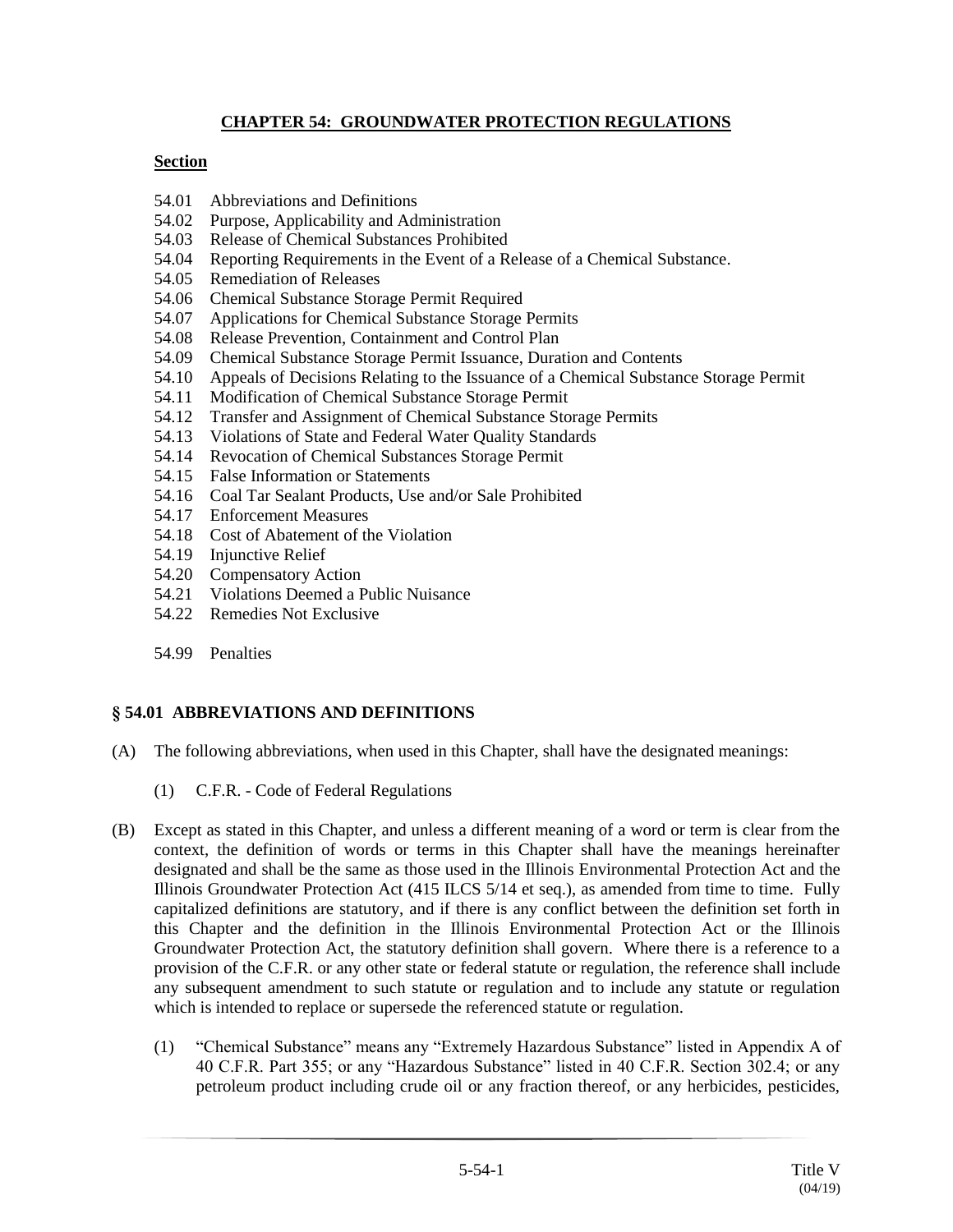dyes, or fertilizers, or any of the following chemicals, metals and/or compounds, or any combination thereof, whether in solid, liquid, or gaseous form:

0-DICHLOROBENZENE BARIUM 1,1,1-TRICHLOROETHANE BENZENE 1,1,2-TRICHLOROETHANE BENZO (A) PYRENE 1,1-DICHLOROETHYLENE BERYLLIUM 1,2,4-TRICHLOROBENZENE BHC-GAMMA (LINDANE) 1,2-DICHLOROETHANE CADMIUM 1,2-DICHLOROPROPANE CARBOFURAN 2,4,5-TP (SILVEX) CARBON TETRACHLORIDE 2,4-D ALACHLOR (LASSO) CHLORDANE ALDICARB CHROMIUM ALDICARB SULFONE CIS 1.2- DICHLOROETHYLENE ALDICARB SULFOXIDE CUTTING OILS ALDRIN CYANIDE ANTI FREEZE DALAPON ANTIMONY DI(2-ETHYLHEXYL) - ADIPATE ARSENIC DI(2-ETHYLHEXYL) - PHTHALATE ATRAZINE DIBROMOCHLOROPROPANE (DBCP)

DICHLOROMETHANE DIELDRINDINOSEB HEPTACHLOR EPOXIDE DIQUAT HEXACHLOROBENZENE ENDOTHALL HEXACHLORO-CYCLOPENTADIENE ENDRIN LEACHATE ETHYLBENZENE MERCURY ETHYLENE DIBROMIDE METHOXYCHLOR FLUORIDE MINERAL OIL GLYPHOSATE MONOCHLOROBENZENE HEPTACHLOR STYRENE N-C PHOSPHONOMETHYL TETRACHLOROETHYLENE OXAMYL (VYDATE) THALLIUM P-DICHLOROBENZENE TOLUENE PENTACHLOROPHENOL TOXAPHENE PICLORAM TRANS-1,2-DICHLOROETHYLENE POLYCHLORINATED BIPHENYLS (PCB) TRICHLOROETHYLENEXYLENE SELENIUM SIMAZINE

"Chemical Substances" also include, but are not limited, to the following:

- (a) Paints, varnishes, and solvents;
- (b) Oil and other automotive fluids;
- (c) Non-hazardous liquid and solid wastes and yard wastes;
- (d) Refuse, rubbish, garbage, litter, or other discarded or abandoned objects, ordinances, and accumulations, so that same may cause or contribute to pollution;
- (e) Floatables;
- (f) Pesticides, herbicides, and fertilizers;
- (g) Hazardous substances and wastes;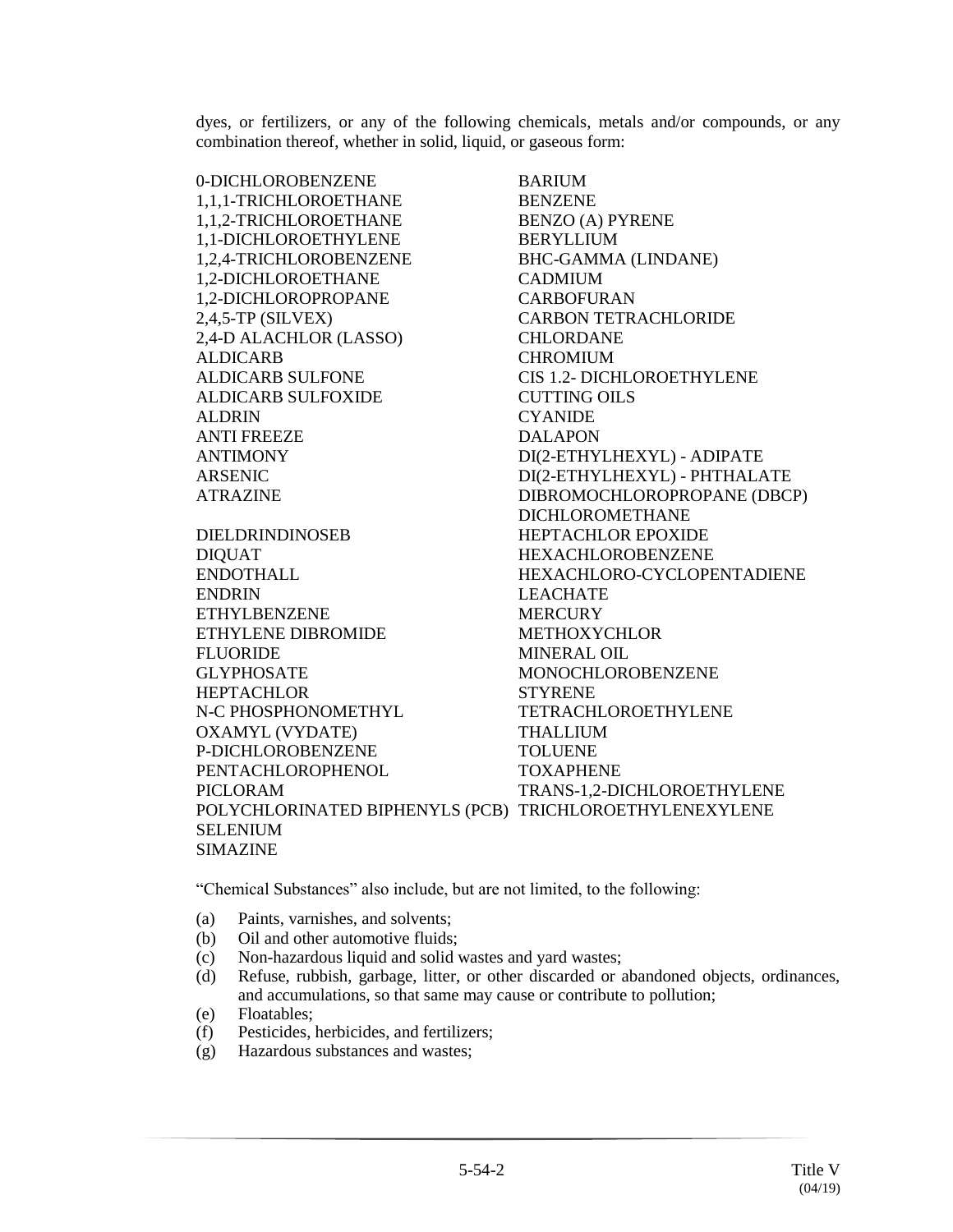- (h) Sewage, fecal coliform, and pathogens;
- (i) Dissolved and particulate metals;
- (j) Human and/or animal wastes;
- (k) Construction materials and/or waste;
- (l) Noxious or offensive matter of any kind;
- (m) Waste oil, cooking oil, or any water or waste containing fats, wax, grease, or oils;
- (n) Any coal tar sealant product.
- (2) "Chemical Substance Storage Permit" means an authorization by the Village for a person to store, handle, use, or produce any Chemical Substance(s) or combination of Chemical Substances, in excess of ten (10) pounds or more than five (5) gallons, whether in solid, liquid, or gaseous form.
- (3) "Coal Tar Sealant Product" means a surface applied sealing product containing any amount of coal tar, coal tar pitch, coal tar pitch volatiles, or any variation assigned the Chemical Abstracts Service (CAS) numbers 65996-93-2, 65996-89-6, or 8007-45-2.
- (4) "Containment Device" means a device that is designed to contain a release, retain it for cleanup, and prevent released materials from penetrating into the ground.
- (5) "Facility" means the buildings and all real property contiguous thereto, and the equipment at a single location used for the conduct of business.
- (6) "Groundwater" means underground water which occurs within the saturated zone and geologic materials where the fluid pressure in the pore space is equal to or greater than atmospheric pressure.
- (7) "Occupant" means any person who leases or rents from an owner or who otherwise has the right to occupy a site, facility or unit or part of a site, facility or unit, or the land on which the site, facility or unit is located.
- (8) "Operator" means any person in control of or having responsibility for daily operation of a facility.
- (9) "Owner" means any person who owns any property, site, facility or unit or part of a property, site, facility or unit, or who owns the land on which the site, facility or unit is located. Where real property is subject to a leasehold, the term owner includes both the lessor and the lessee.
- (10) "Person" means any individual person, corporation, firm, association, joint venture, trust, partnership, unit of local government that is subject to the regulatory authority of the Village as exercised in this Chapter or other legal entity that is subject to the regulatory authority of the Village as exercised in this Chapter.
- (11) "Premises" means the property, site, facility and/or unit and the land or leasehold on which the site, facility or unit where a Chemical Substance has been or is being stored or where a Release of a Chemical Substance has occurred. If the release occurs from a vehicle on a public right of way, then the term "premises" as used in this Chapter shall mean the vehicle from which the release occurred.
- (12) "Village Administrator" means the Village of Port Barrington Village Administrator, or his or her designee.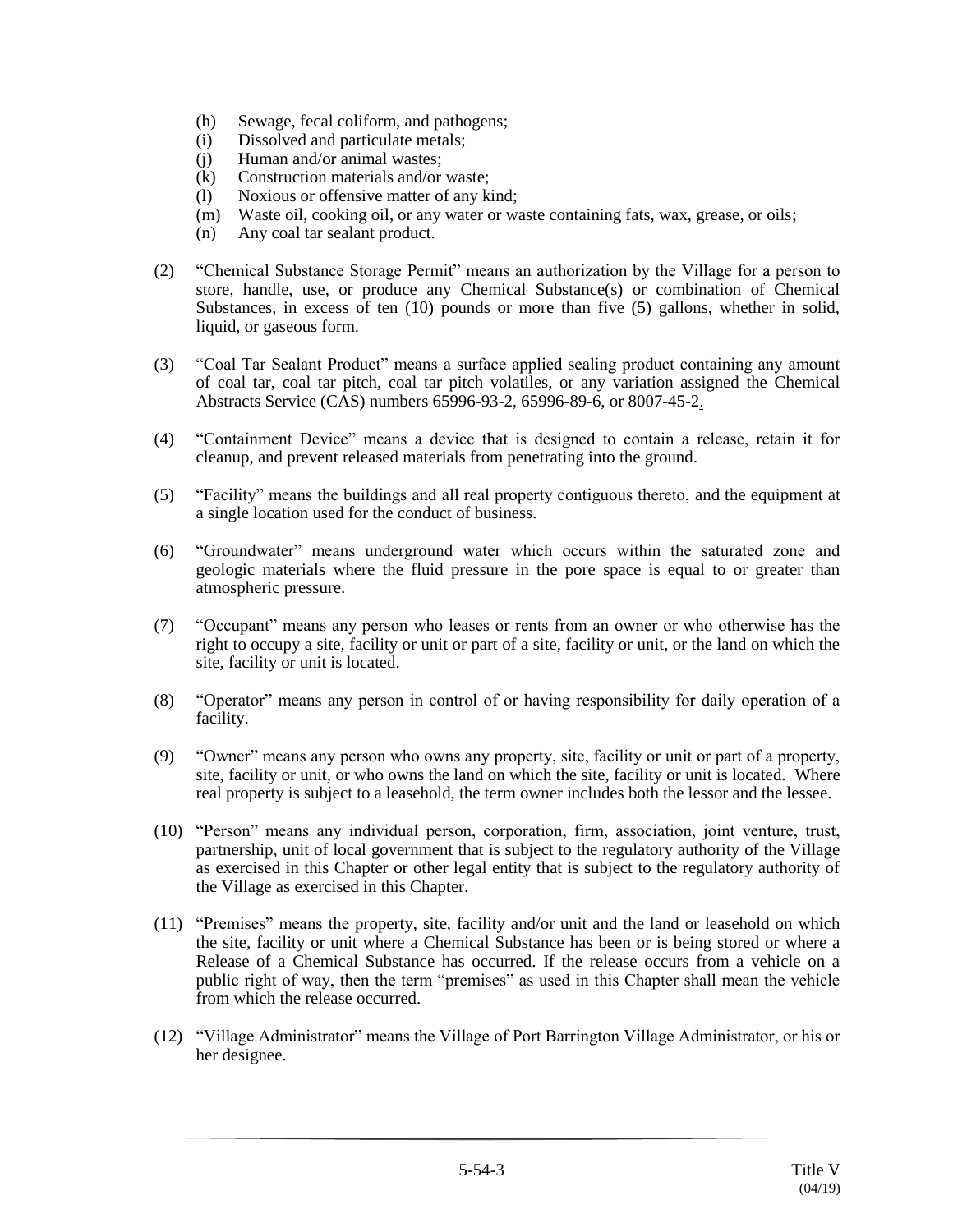- (13) "Release" means any spilling, leaking, emitting, discharging, escaping, leaching, discharging or disposing of a Chemical Substance into a containment device, into the air, into the groundwater, surface water, surface soils or subsurface soils, or into sanitary or storm sewers. Releases do not include: intentional withdrawals of Chemical Substances for the purpose of legitimate sale, use, or disposal; and discharges permitted under federal, state, or local law.
- (14) "Village" means the Village of Port Barrington, Illinois.

(Ord. 2015-07-01, passed 7-15-2015; Amd. Ord. 2017-02-15-01, passed 02-15-2017)

## **§ 54.02 PURPOSE; APPLICABILITY AND ADMINISTRATION**

- (A) The purpose of this Chapter is to protect the environment in general, and groundwater and surface water, in particular, from pollution and to protect the Village's potable water supply from contamination.
- (B) This Chapter applies to all persons who own or who occupy real property in the Village of Port Barrington or real property which is provided with potable water by the Village of Port Barrington, and all such real property. The owner(s) and occupant(s) of real property subject to this Chapter are jointly and severally responsible for complying with the applicable provisions of this Chapter. The failure of an owner or occupant of real property to comply with the requirements of this Chapter shall not be excused because of a lack of knowledge as to such requirements or their applicability.
- (C) Except as otherwise provided in this Chapter, the Village Administrator shall administer, implement and enforce the provisions of this Chapter. The Village Administrator, the Village Administrator's designees, and any other person who is a peace officer or a conservator of the peace shall have the authority to issue citations or sign complaints on behalf of the Village for the purpose of enforcing the provisions of this Chapter. Any powers granted to or duties imposed on the Village Administrator by this Chapter may be delegated by the Village Administrator to other employees, officers or agents of the Village.
- (D) Compliance with this Chapter does not necessarily ensure that no pollution or unauthorized discharge of pollutants will occur, and the ultimate legal responsibility for any such pollution or unauthorized discharge of pollutants shall be and remain the responsibility of the person causing or permitting the discharge of such pollutants, and the owner and occupants of the premises from which such pollutants are released.

(Ord. 2015-07-01, passed 7-15-2015)

#### **§ 54.03 RELEASE OF CHEMICAL SUBSTANCES PROHIBITED**

It shall be unlawful for any person to release any Chemical Substance or combination of Chemical Substances in such a manner or at such a location where there is a reasonable possibility that the Chemical Substance will come into contact with or be absorbed into groundwater or will enter into the Village's potable water supply system.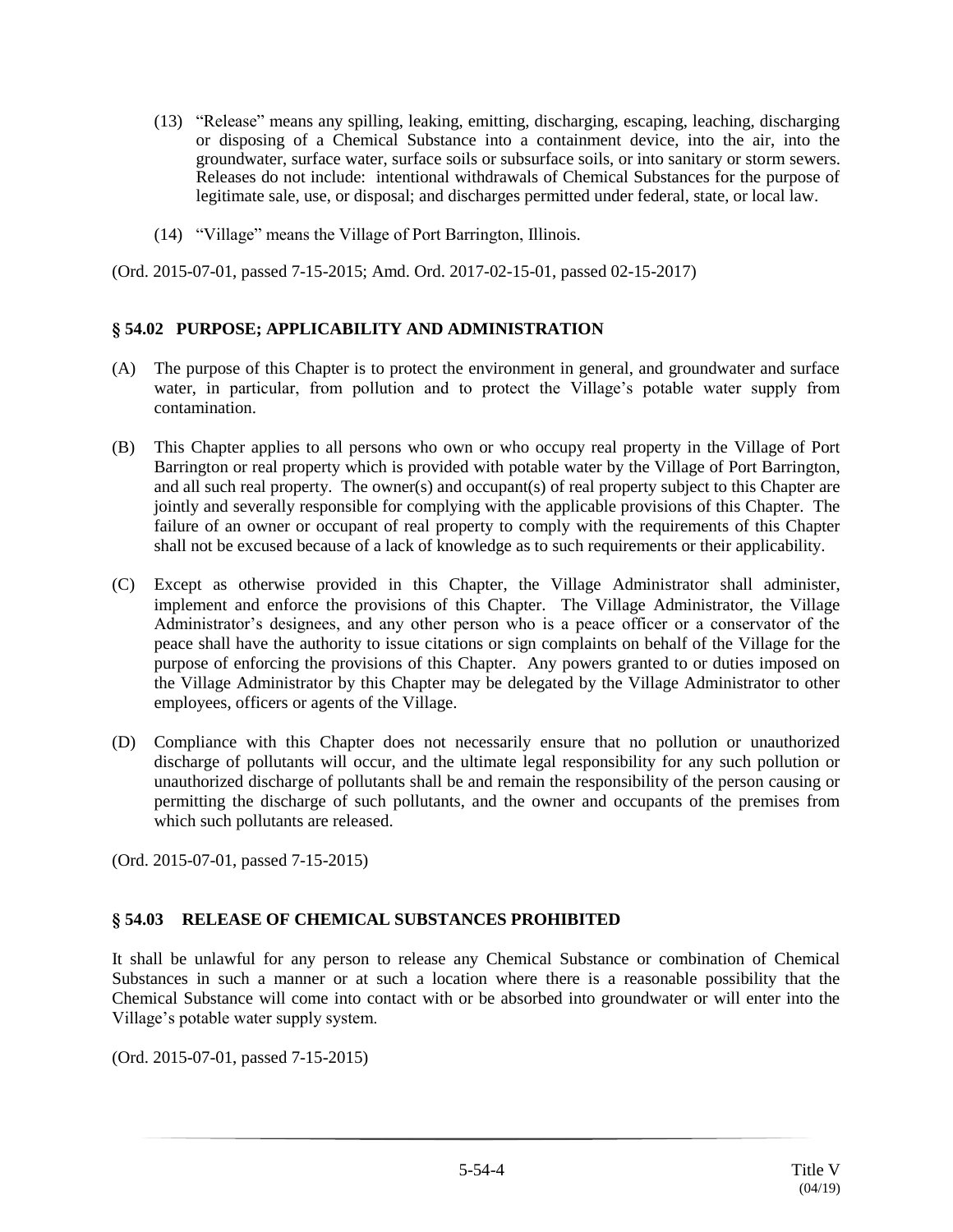### **§ 54.04 REPORTING REQUIREMENTS IN THE EVENT OF A RELEASE OF A CHEMICAL SUBSTANCE**

- (A) Whenever there is any release of a Chemical Substance or combination of Chemical Substances that exceeds more than ten (10) pounds in weight or more than five (5) gallons in volume, whether in solid, liquid, or gaseous form, in such a manner or at such a location where, unless remediated, there is a reasonable possibility that the Chemical Substance may come into contact with or be absorbed into groundwater or may enter into the Village's potable water supply system, the owner and the occupant of the Premises where the release occurred shall immediately notify the Village Administrator and provide the following information:
	- (1) The name of the Chemical Substance(s) which were released.
	- (2) Any and all actions that have been and are intended to be taken to halt the release of the Chemical Substance.
	- (3) An estimate of the quantity of the Chemical Substance released.
	- (4) The methods that are to be used to clean up and otherwise remediate the Chemical Substance that was released.
- (B) The notification provided for in Section 54.04(A) must be given even if the release would not constitute a violation of this Chapter. The initial notification of a Chemical Substance release may be made by telephoning the Village Administrator and the applicable Fire Department. If initial notification of a release is made by telephone or other oral communication, then a written notification of the release containing the information required under Section 54.04(A) must be made to the Village Administrator no later than twenty-four (24) hours after the release occurred or was first discovered, whichever occurs last.
- (C) It shall be unlawful for any person to fail to give the notification of a release of a Chemical Substance or combination of Chemical Substances as provided in this Chapter.
- (Ord. 2015-07-01, passed 7-15-2015)

## **§ 54.05 REMEDIATION OF RELEASES**

- (A) If a release occurs for which notification is required under this Chapter, then the owner and occupant of the Premises where the release occurred, shall be required to submit a plan to the Village for the remediation of the release. Such plan must be submitted to the Village within the time period specified by the Village Administrator, but no later than seven (7) days after the date on which the Release was first discovered to have occurred.
- (B) Following the submission of the remediation plan provided for in Paragraph (A) above, the Village Administrator shall schedule a conference with the person(s) who submitted the remediation plan. The purpose of the conference shall be to discuss and establish the procedures, investigations, studies and compliance measures that the Village deems necessary in order to control and prevent any Chemical Substances from coming into contact with or being absorbed into groundwater or entering into the Village's potable water supply system as a result of the release. Following the conference, the Village Administrator shall issue a "Remediation Order" which sets forth in writing the steps which the owner and any occupants of the Premises on which the release occurred must take in order to remediate the release and the time periods within which such steps must be taken.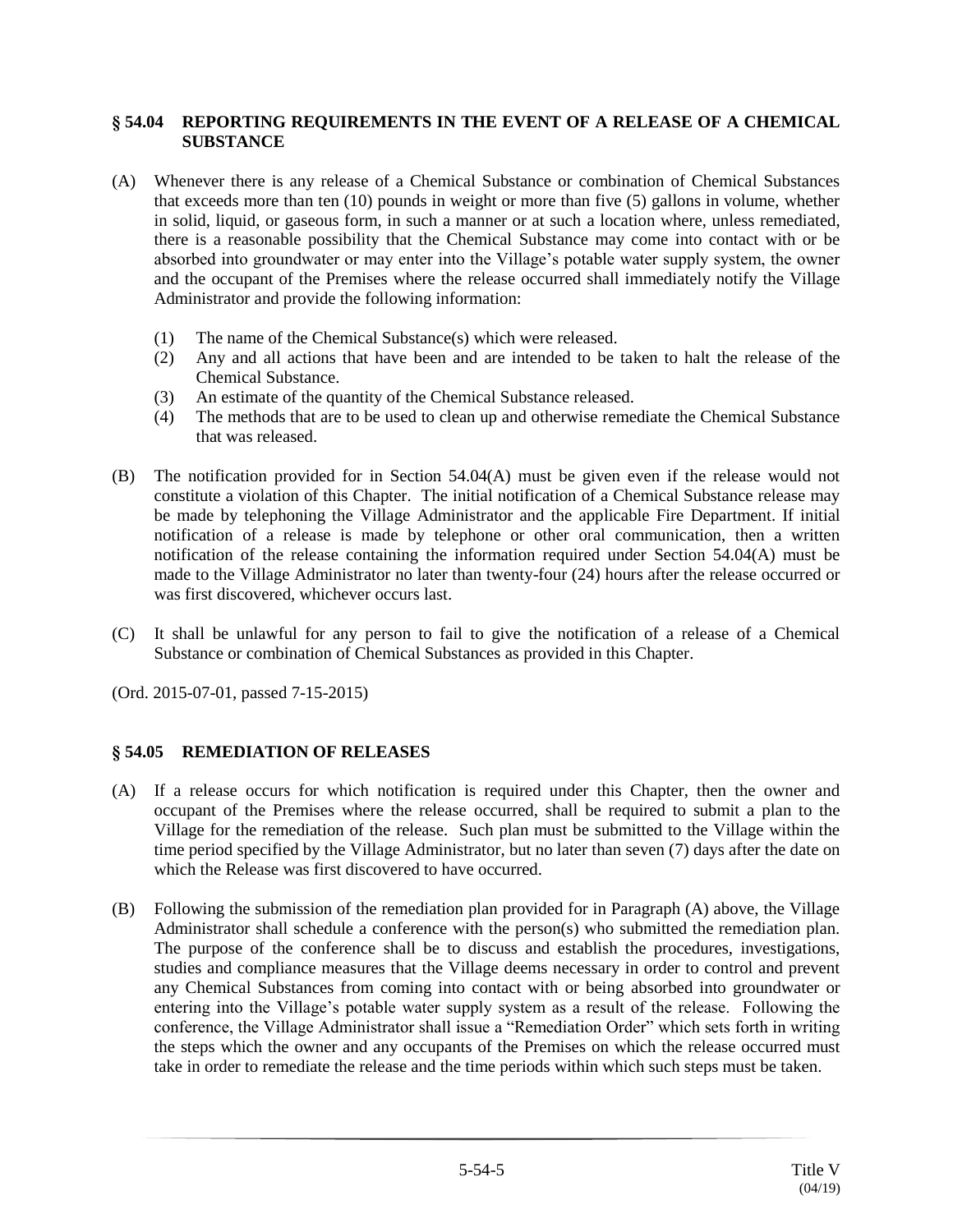- (C) It shall be unlawful for the owner or occupant of Premises on which a release has occurred to fail to comply with a Remediation Order.
- (D) The owner and occupant of any Premises on which a release has occurred shall be jointly and severally liable to reimburse the Village for any costs and expenses which the Village may incur as the result of the release. Payment of any such costs and expenses must be made to the Village not more than forty-five (45) days after the date that the Village issues an invoice for the costs and expenses.
- (E) If an owner or occupant fails to comply with a Remediation Order, or if it otherwise becomes reasonably necessary for the Village to remediate the effects of a release in order to prevent a Chemical Substance from coming into contact with or being absorbed into groundwater or will enter into the Village's potable water supply system or to eliminate a Chemical Substance from the ground water or the Village's potable water supply, then the Village may take whatever steps it determines in the reasonable exercise of its discretion are necessary to remediate. The owner and any occupants of the Premises on which the release of the Chemical Substance occurred and any other person who caused the release of the Chemical Substance or the contamination of the groundwater or the Village's potable water supply with the Chemical Substance shall be jointly and severally liable to reimburse the Village for the cost of any such remediation work performed by or on behalf of the Village. Such reimbursement shall be made not less than forty-five (45) days after the Village issues an invoice for the cost of the remediation work.

## **§ 54.06 CHEMICAL SUBSTANCE STORAGE PERMIT REQUIRED**

- (A) Except as provided in Paragraphs (B) and (C) below, it shall be unlawful for any person to store any Chemical Substances in any single container on any property located within the Village, regardless of whether or not such Chemical Substances weigh more than ten (10) pounds or have a volume of more than five (5) gallons, whether in solid, liquid, or gaseous form, without first obtaining a Chemical Substance Storage Permit from the Village Administrator.
- (B) No Chemical Substances shall be stored outside, whether or not they are in a container or in another form of containment.
- (C) The permit requirements contained in Paragraph (A) of this Section shall not apply to the following:
	- (1) Fuel tanks and fluid reservoirs which are attached to motor vehicles licensed by the federal or a state government and which are used in the operation of such vehicles.
	- (2) Fuel containers and fluid reservoirs that are attached to lawn or yard maintenance equipment and which are used in the operation of such equipment.
	- (3) Fuel containers that are attached to or associated with watercraft and which are used in the operation of the watercraft.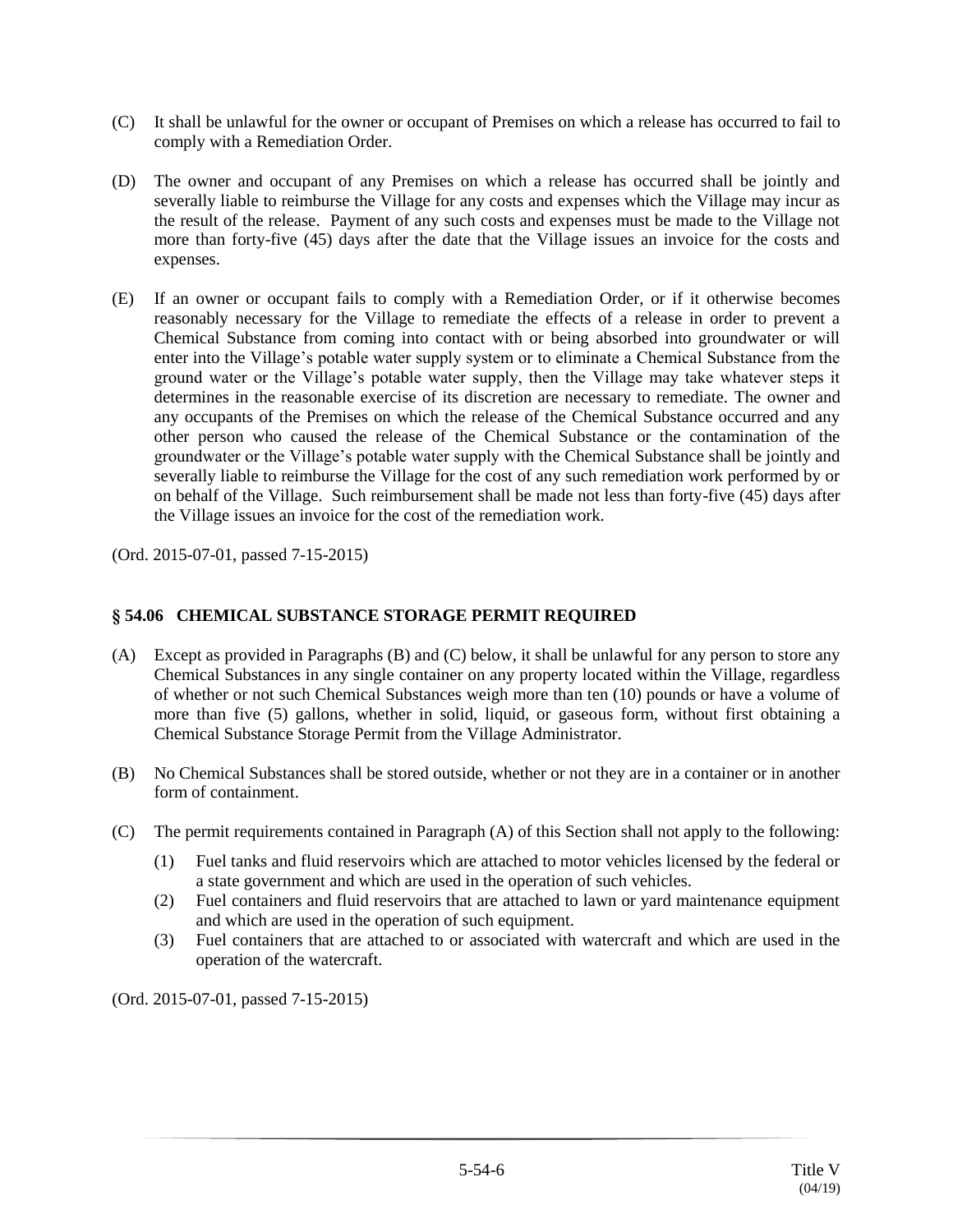### **§ 54.07 APPLICATIONS FOR CHEMICAL SUBSTANCE STORAGE PERMITS**

- (A) Persons required to obtain a Chemical Substance Storage Permit shall submit to the Village Administrator a permit application supplied by the Village, as well as any required attachments thereto, which application includes, but is not limited to, a request for the following:
	- (1) Each application must be signed by the Applicant or proposed Licensee, or his/her/its authorized agent;
	- (2) If the licensed premises is leased, the application must also be signed by the registered owner of the licensed premises acknowledging his/her/its agreement to the storage of chemical substance $(s)$  on the licensed premises, and a copy of the respective lease must accompany the application;
	- (3) Description of activities, facilities, and processes conducted on the premises to be covered by the permit ("licensed premises"), including a list of all of the Chemical Substances to be used or stored on the licensed premises;
	- (4) Number and type of employees, and hours of operation of the proposed Licensee, if any;
	- (5) Site plans, floor plans for the licensed premises;
	- (6) A statement describing the type of containment and/or the manner in which each such permitted chemical substance is to be stored;
	- (7) Each application must be accompanied by a Release Prevention, Containment and Control Plan in compliance with Section 54.08 of this Chapter; and
	- (8) Such other information as the Village Administrator and/or Village Engineer in the reasonable exercise of his or her discretion determines is required in order to be able to evaluate whether a Chemical Substance Storage Permit should be issued and what, if any conditions should be attached to the permit.
- (B) The application for a Chemical Substance Storage Permit must be submitted using the application form provided by the Village.
- (C) Incomplete or inaccurate applications may be rejected in their entirety and/or may be returned to the applicant for correction prior to review and action by the Village Administrator.
- (D) Applications for a Chemical Substance Storage Permit shall include the following certification statement:

"I certify that the information contained in the attached application for a Chemical Substance Storage Permit is, to the best of my knowledge and belief, true, accurate, and complete, and that I understand that the submission of false or inaccurate information is unlawful and will subject me to being fined."

(E) The application fee for a Chemical Substance Storage Permit shall be \$100.00.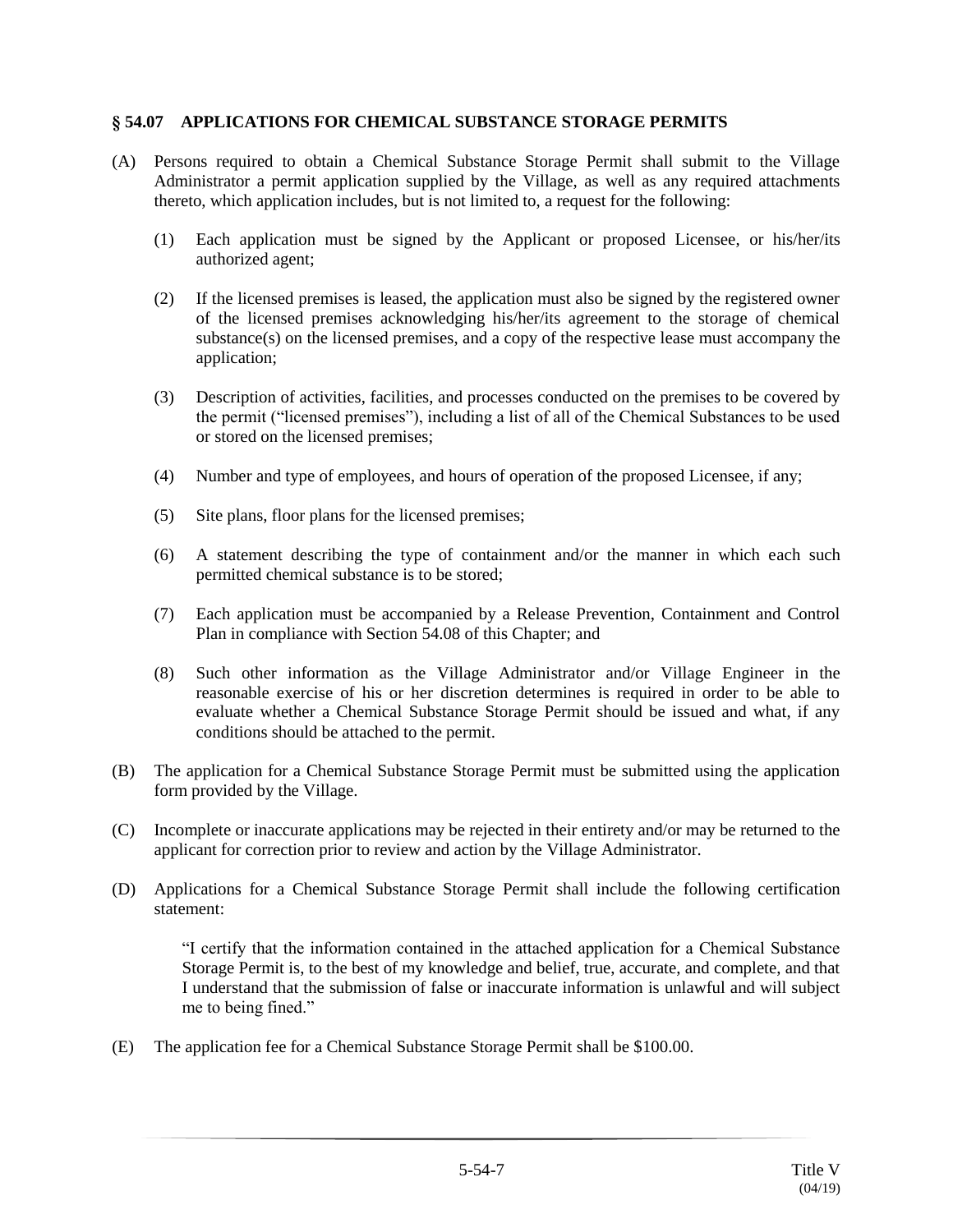- (F) The permit fee for a Chemical Substance Storage Permit shall be \$100.00 per year, and the fee for a current license holder who wishes to renew an existing license at the same location shall be \$100.00 per year.
- (Ord. 2015-07-01, passed 7-15-2015)

## **§ 54.08 RELEASE PREVENTION, CONTAINMENT AND CONTROL PLAN**

- (A) Each application for a Chemical Substance Storage Permit shall be accompanied by a Release Prevention, Containment and Control Plan for the premises where the Chemical Substances are to be stored. The Release Prevention, Containment and Control Plan shall include, at a minimum, the following components:
	- (1) Emergency contact information;
	- (2) Description of activities, facilities, and plant processes on the premises;
	- (3) Description of stored Chemical Substances, locations, and quantities;
	- (4) Description of Chemical Substance disposal practices;
	- (5) Procedures for immediately notifying the Village Administrator of any release as required by Section 54.04 of this Chapter; and
	- (6) Procedures to prevent accidental releases and to eliminate or minimize adverse impacts from accidental releases. Such procedures include, but are not limited to, inspection and maintenance of storage areas, handling and transfer of Chemical Substances, loading and unloading operations, control of plant site runoff, worker training, building of containment structures or equipment, measures for containing Chemical Substances, and/or measures and equipment for emergency response.
- (B) The Release Prevention, Containment and Control Plan shall also contain such additional information and components which the Village Administrator determines in the reasonable exercise of his or her discretion, are necessary in order to provide a plan of action which will protect against Chemical Substances from coming into contact with or being absorbed into groundwater or entering into the Village's potable water supply system and/or which will reduce the likelihood that an accidental release of Chemical Substances might occur.
- (C) After the issuance of the initial permit allowing the storage of Chemical Substances on a premises, the Release Prevention, Containment and Control Plan shall be updated not less than once every three (3) years. The updated Release Prevention, Containment and Control Plan shall be submitted to the Village Administrator, for the Village Administrator's review and approval. The Village Administrator, may in the reasonable exercise of his or her discretion, require that a Release Prevention, Containment and Control Plan for a premises be updated more frequently than once every three (3) years if he or she determines that the Release Prevention, Containment and Control Plan needs to be updated in order to protect against Chemical Substances from coming into contact with or being absorbed into groundwater or entering into any public or private water well and/or in order to reduce the likelihood that an accidental release of Chemical Substances might occur.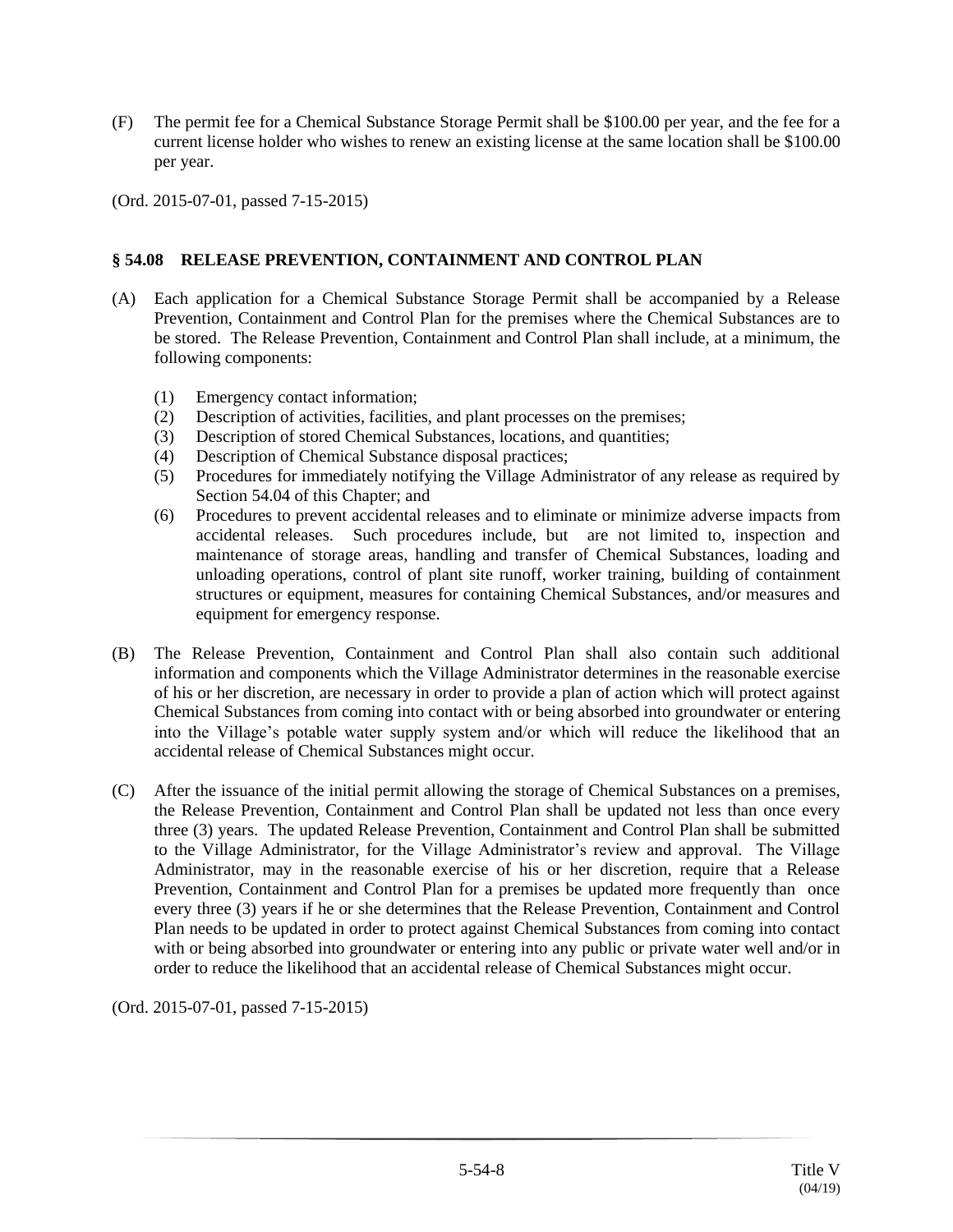### **§ 54.09 CHEMICAL SUBSTANCE STORAGE PERMIT ISSUANCE, DURATION AND CONTENTS**

- (A) The Village Administrator shall review each Chemical Substance Storage Permit application in consultation with the Village Engineer and within forty-five (45) days of receipt of a complete permit application, the Village Administrator shall issue a decision as to whether the Chemical Substance Storage Permit should be issued. The Village Administrator may not issue a Chemical Substance Storage Permit for reasons which include, but are not limited to, the following:
- (B) The permit application is incomplete or inaccurate.
	- (1) The proposed Release Prevention, Containment and Control Plan does not meet the requirements of Section 54.08 or will not provide adequate protection against Chemical Substances coming into contact with or being absorbed into groundwater or entering into the Village's potable water supply system or does not adequately reduce the likelihood that an accidental release of Chemical Substances might occur.
	- (2) The storage of the Chemical Substance for which permission to store is being sought will create an unacceptable risk to the public health if stored on the premises in the application in the manner described in the application.
	- (3) The licensed premises is leased and the registered owner of the licensed premises has not executed the permit application acknowledging his/her/its agreement with and acknowledgement of the proposed storage of Chemical Substance(s) on the licensed premises.
	- (4) A Chemical Substance Storage Permit shall not be issued to any person and/or entity where it has been determined that:
		- (a) The Applicant and/or proposed licensee is not of good character and reputation;
		- (b) The Applicant and/or proposed licensee has been convicted of a felony;
		- (c) A license issued by the Village to the Applicant and/or proposed licensee has been revoked for cause;
		- (d) The Applicant and/or proposed licensee would not be eligible to receive the requested license, based upon other state and/or federal rules and/or regulations;
		- (e) The business of the proposed licensee is conducted by a manager or agent who does not possess the same qualifications required of the proposed licensee by any local, state, and/or federal rules and/or regulations;

If the Village Administrator does not issue the requested Chemical Substance Storage Permit, he or she shall inform the applicant in writing of the reasons the Chemical Substance Storage Permit was not issued.

(C) The duration of a Chemical Substance Storage Permit shall be determined by the Village Administrator, provided that no Chemical Substance Storage Permit shall have a duration of more than three (3) years from the effective date of the permit. The Village Administrator may issue a Chemical Substance Storage Permit which has a duration of less than three (3) years if (1) the period of time that the Chemical Substance will be stored on the premises described in the permit application is to be less than three (3) years; or (2) the storage of the Chemical Substance presents a potential hazard which requires that the premises covered by the permit be inspected or that the Release Prevention, Containment and Control Plan for the premises covered by the permit be reviewed and updated more frequently than once every three (3) years.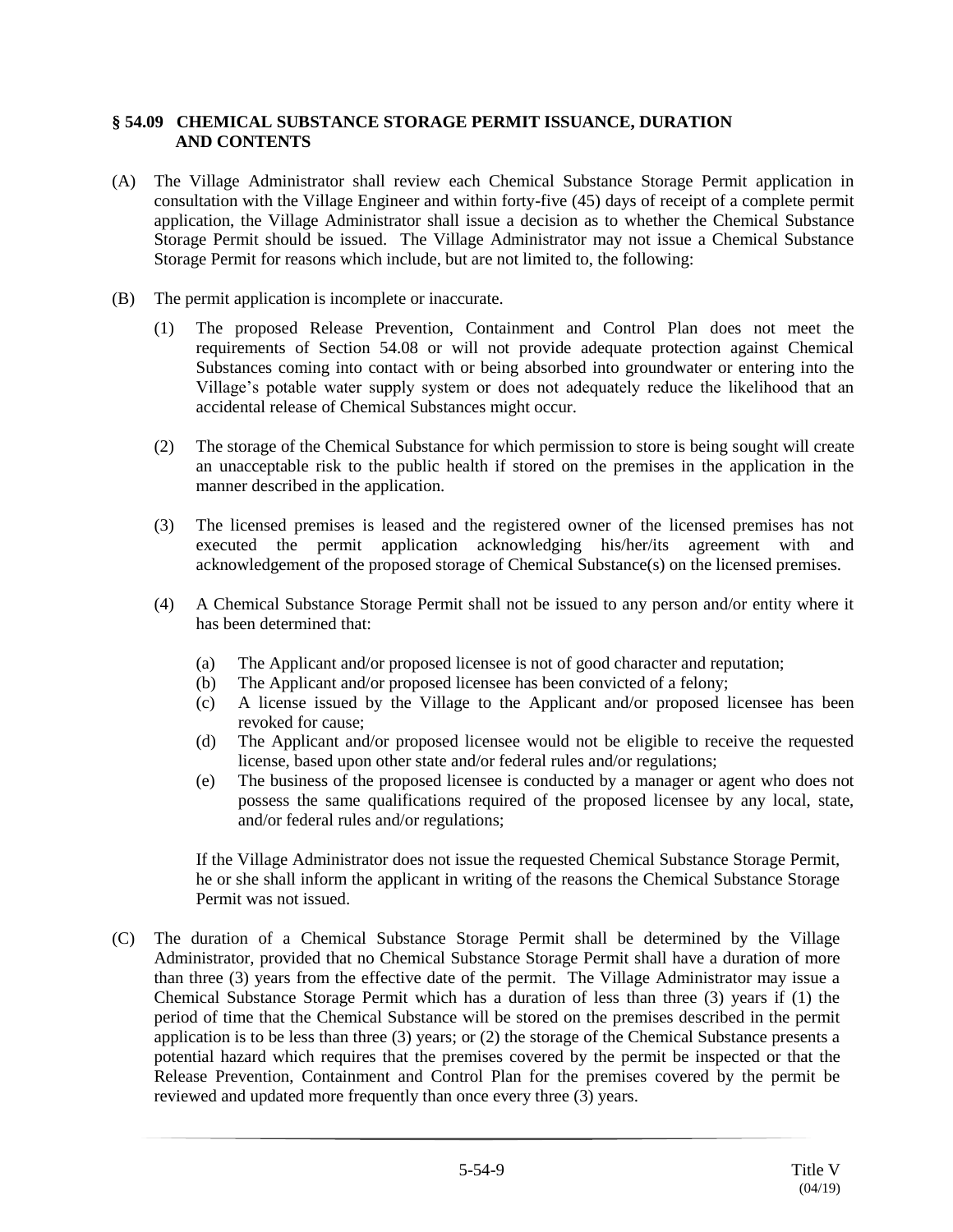- (D) A Chemical Substance Storage Permit shall include those conditions which the Village Administrator determines are reasonably necessary to protect against the release of the Chemical Substances covered by the permit. A Chemical Substance Storage Permit shall also include the following:
	- (1) The expiration date of the permit.
	- (2) A description of the premises for which the permit is being issued.
	- (3) A statement that the permit is not transferable to a new permittee unless the transfer is approved as provided in Section 54.12.
	- (4) A list of the Chemical Substances which the permit allows to be stored on the premises described in the permit.
	- (5) A statement that any release of a Chemical Substance must be reported immediately as provided in Section 54.04.
	- (6) A statement that the permit is conditioned upon compliance with the Release Prevention, Containment and Control Plan.
- (E) Each Chemical Substance Storage Permit issued by the Village shall be posted in a fully visible location on the licensed premises at a location where the subject chemical(s) are stored.

### **§ 54.10 APPEALS OF DECISIONS RELATING TO THE ISSUANCE OF A CHEMICAL SUBSTANCE STORAGE PERMIT**

- (A) If the Village Administrator denies an application for a Chemical Substance Storage Permit, the applicant may file a written request for reconsideration of the decision by the Village Administrator. The request for reconsideration shall state in detail the reasons why the applicant believes the decision denying the application for a Chemical Substance Storage Permit should be reconsidered and the permit should be issued. The request for reconsideration shall be filed with the Village Clerk.
- (B) The Village Administrator shall provide notice of the issuance of a Chemical Substance Storage Permit by posting a notice of the issuance of the permit in the building where the office of the Village Clerk is located and by publishing a notice in a newspaper which has a general circulation within the Village. Any person residing in the Village, any person who owns or occupies real property that is connected to the Village's potable water supply system and the applicant shall be entitled to request in writing that the Village Administrator reconsider the terms and conditions contained in a Chemical Substance Storage Permit by filing the request with the Village Clerk. Any request for reconsideration must state the conditions or terms in the permit which the person making the request wants to be modified. The request for reconsideration may also request that the permit not be issued or that additional conditions be included in the permit. Any request for reconsideration shall state in detail the reasons the request for reconsideration is being made.
- (C) Any request for the reconsideration of the issuance or denial of a permit must be made not more than thirty (30) days after the date notice of the issuance of the permit is published in a newspaper of general circulation in the Village as provided in Section 54.10(B). If no request for reconsideration is filed with the Village Clerk within such thirty (30) day time period, the decision to issue the permit shall become final for purposes of judicial review.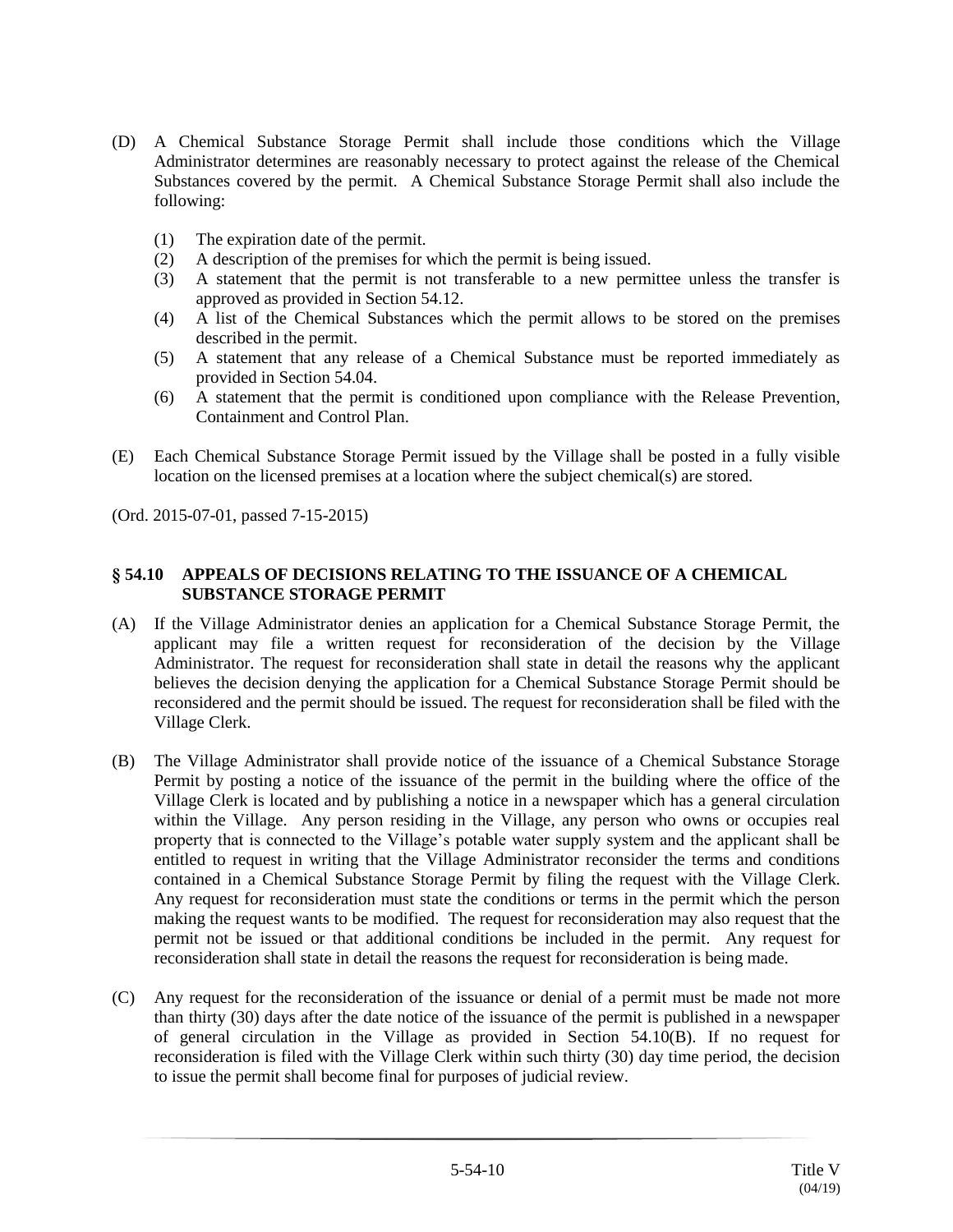- (D) If a request for reconsideration of the issuance of a Chemical Substance Storage Permit is made by a person other than the applicant, then the Village Administrator shall promptly notify the applicant by sending a copy of the request for reconsideration to the applicant along with a notice stating that the applicant has seven (7) days from the date of the notice to file a written response to the request for reconsideration with the Village Clerk.
- (E) If the Village Administrator fails to act on a request for reconsideration within thirty (30) days after the request for reconsideration is filed, then the request for reconsideration shall be considered to have been denied, provided that the Village Administrator may extend for a period not to exceed ninety (90) days the time within which the Village Administrator will decide whether to grant or deny the petition for reconsideration. Any decision by the Village Administrator to deny a request for reconsideration shall constitute a final decision for purposes of judicial review.

# **§ 54.11 MODIFICATION OF CHEMICAL SUBSTANCE STORAGE PERMITS**

- (A) The Village Administrator may modify a Chemical Substance Storage Permit for any of the following reasons:
	- (1) To incorporate any requirements resulting from a new or revised Federal, State or local law, ordinance, rule or regulation.
	- (2) To take into account any technological developments.
	- (3) To take into account any new information relating to the storage or potential dangers or hazards of the Chemical Substances allowed to be stored under the Chemical Substance Storage Permit.
	- (4) To take into consideration and address any substantial alterations or additions to the operations or activities which occur on the premises covered by the Chemical Substance Storage Permit that have occurred since the date the permit was issued.
	- (5) Because of a violation of this Ordinance or another applicable law, rule or regulation, or because of a failure to comply with a term or condition contained in the Chemical Substance Storage Permit.
	- (6) To correct typographical or other errors in the Chemical Substance Storage Permit or in the Release Prevention, Containment and Control Plan.
	- (7) To correct misrepresentations or the failure to disclose information in the application for the Chemical Substance Storage Permit.
	- (8) To reflect a transfer in the ownership or occupancy of the premises covered by the Chemical Substance Storage Permit, provided that the transfer has been approved as provided in Section 54.12.
	- (9) To protect against Chemical Substances covered by the permit from coming into contact with or being absorbed into groundwater or entering into any public or private water well and/or in order to reduce the likelihood that an accidental release of Chemical Substances might occur.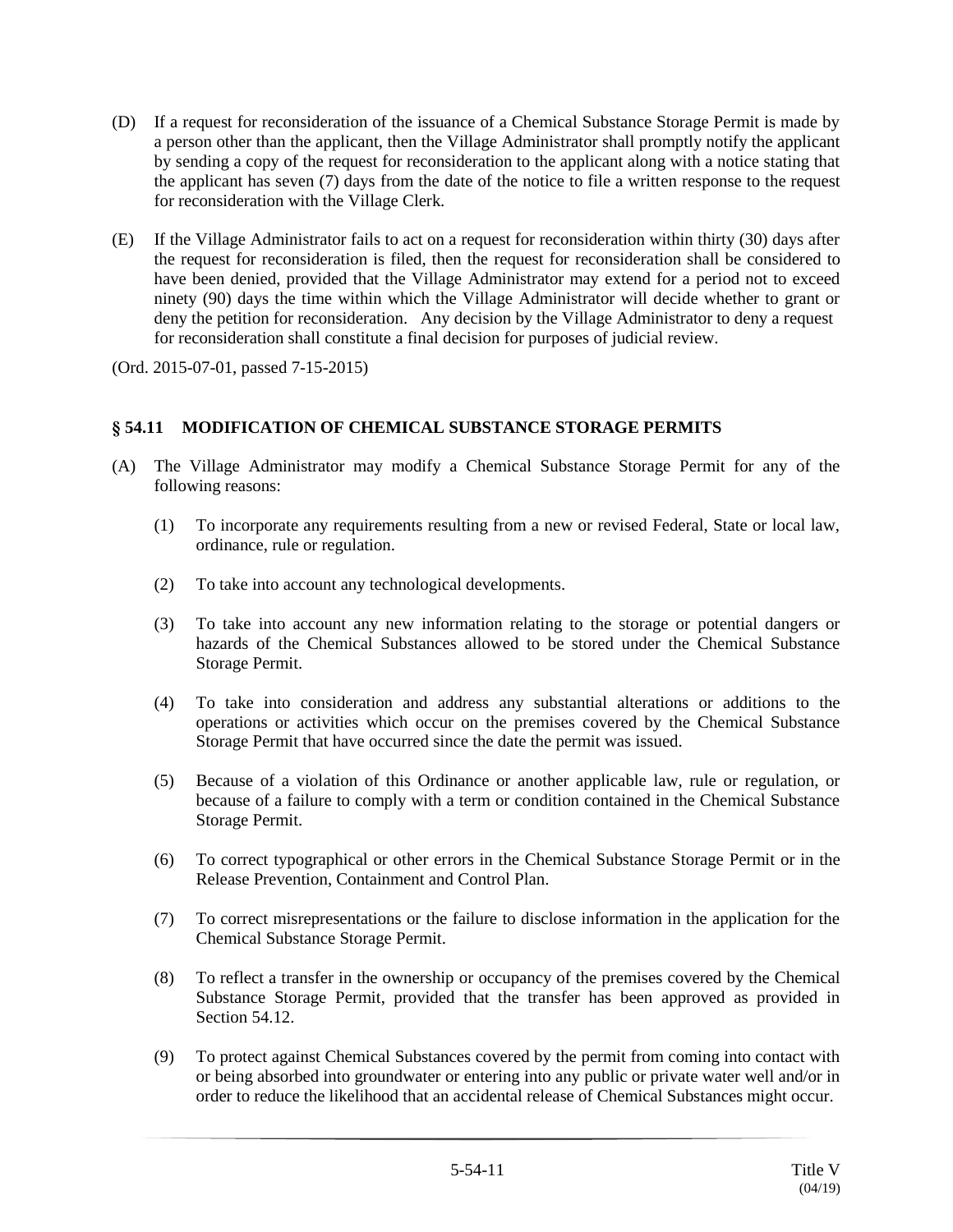- (B) If the Village Administrator proposes to modify a Chemical Substance Storage Permit, the Village Administrator shall notify the permit holder of the modifications the Village Administrator proposes to make to the permit and the reasons for the modifications. The permit holder shall be given not less than thirty (30) days to respond in writing to the Village Administrator as to why the modifications should not be made as proposed and to otherwise comment on the proposed modifications.
- (C) If a Chemical Substances Storage Permit is modified as provided in this Section, the Village Administrator shall give notice of the modification in the same manner provided for giving public notice of the issuance of permits in Section 54.10(B). Any person who occupies property that is connected to the Village's potable water supply system and the person to whom the permit has been issued shall be entitled to request in writing that the Village Administrator reconsider the terms and conditions contained in a Chemical Substance Storage Permit by filing the request with the Village Clerk as provided in Section 54.10(B). The procedures set forth in Section 54.10(B) applicable to the reconsideration of decisions to issue a Chemical Substance Storage Permit shall be applicable to requests for reconsideration of decisions to modify the conditions contained in a Chemical Substance Storage Permit.

# **§ 54.12 TRANSFER AND ASSIGNMENT OF CHEMICAL SUBSTANCE STORAGE PERMITS**

- (A) Chemical Substance Storage Permits are valid only for the premises described in the permit and for the permittee identified in the permit. Chemical Substance Storage Permits cannot be transferred or assigned without the prior written approval of the Village Administrator. If the premises for which a Chemical Substance Storage Permit has been issued is sold or otherwise transferred to a new owner who will maintain the same operation in the same premises, whether or not the seller will continue to operate the equipment or the equipment is leased to another entity for its operation at the site of the original permittee, then the permit held by the seller and/or owner shall be reissued by the Village to the new owner and/or operator as a temporary permit; provided:
	- (1) The new owner and/or operator notifies the Village thirty (30) calendar days in advance of the transaction, and
	- (2) The new owner and/or operator confirms to the Village, within two (2) business days of the transaction, of completion of the sale or execution of an operating contract, and
	- (3) The new owner and/or operator immediately applies for a new permit in accordance with this Chapter.
- (B) A temporary permit shall be valid for a period of not more than ninety (90) days.

(Ord. 2015-07-01, passed 7-15-2015)

## **§ 54.13 VIOLATIONS OF STATE AND FEDERAL WATER QUALITY STANDARDS**

If the Village is fined by the State of Illinois or the United States Environmental Protection Agency for a violation of water quality standards as the result of a release, then the Village shall, in addition to any other remedy which may be available, also be entitled to recover from any person or persons who caused the release or whose failure to comply with the requirements of this Chapter resulted in the occurrence of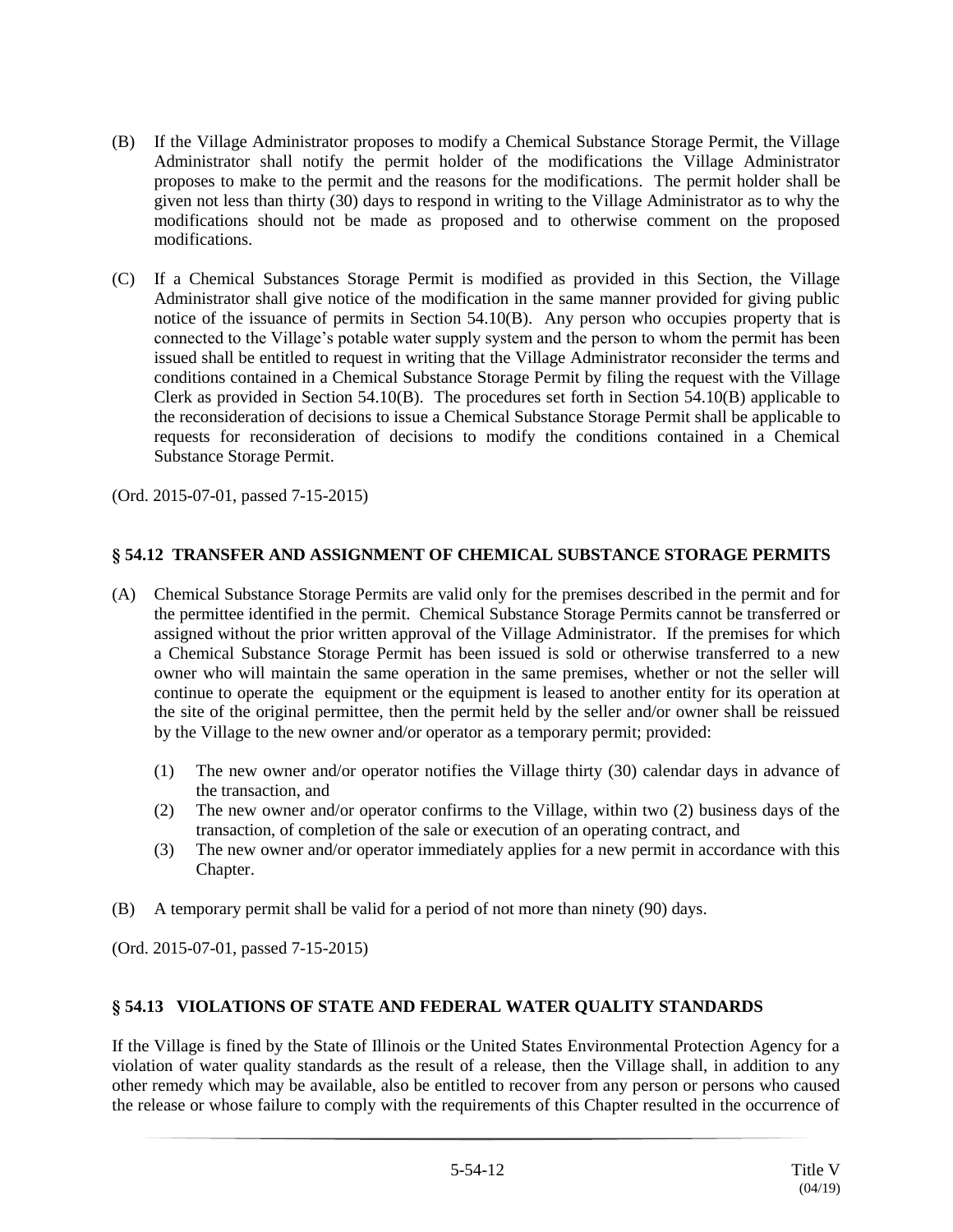the release, the amount of any such fine as well as any costs incurred by the Village as a result of the violation of the water quality standards, including but not limited to all Village legal, sampling and analytical testing costs.

(Ord. 2015-07-01, passed 7-15-2015)

# **§ 54.14 REVOCATION OF CHEMICAL SUBSTANCES STORAGE PERMIT**

- (A) The Village President, or his or her designee, may revoke a Chemical Substance Storage Permit for good cause, including, but not limited to, the following reasons:
	- (1) Failure by the permit holder and/or property owner(s) to notify the Village Administrator of substantial changes relating to the use or storage of Chemical Substances on the premises for which the permit was issued prior to the occurrence of the change;
	- (2) Misrepresentation or failure by the permit holder and/or property owner(s) to fully disclose all relevant facts in the Chemical Substance Storage Permit application;
	- (3) Failure by the permit holder and/or property owner(s) to pay fines;
	- (4) Failure by the permit holder and/or property owner(s) to meet compliance schedules;
	- (5) Failure by the permit holder and/or property owner(s) to provide advance notice of the transfer of business or operation ownership of a permitted facility; or
	- (6) Violation by the permit holder and/or property owner(s) of any standard or requirement, or any terms of the Chemical Substance Storage Permit or this Chapter.
- (B) The Village Administrator may order any person whose Chemical Substance Storage Permit is subject to revocation to show cause as to why the Chemical Substance Storage Permit should not be revoked. Written notice shall be served on the permit holder, specifying the time and place of a hearing to be held by the Village President at which the person to whom the Chemical Substance Storage Permit has been issued shall show cause as to why the Chemical Substance Storage Permit should not be revoked. The notice of the hearing shall be served personally or by registered or certified mail, return receipt requested, at least ten (10) days before the hearing. The notice shall specify the reason or reasons as to why the Chemical Substance Storage Permit is subject to revocation.
- (C) The Village President, or his or her designee, may conduct the hearing and take the evidence or may designate a hearing officer to conduct the hearing. The Village President or hearing officer shall have the authority to:
	- (1) Issue, in the name of the Board, notices of hearings requesting the attendance and testimony of witnesses and the production of evidence relevant to any matter involved in such hearing;
	- (2) Take the evidence;

If the hearing is conducted by a hearing officer, the hearing officer shall transmit a report of the evidence and hearing, including transcripts and other evidence, together with the hearing officer's recommendation to the Village President as to whether the Chemical Substance Storage Permit should be revoked.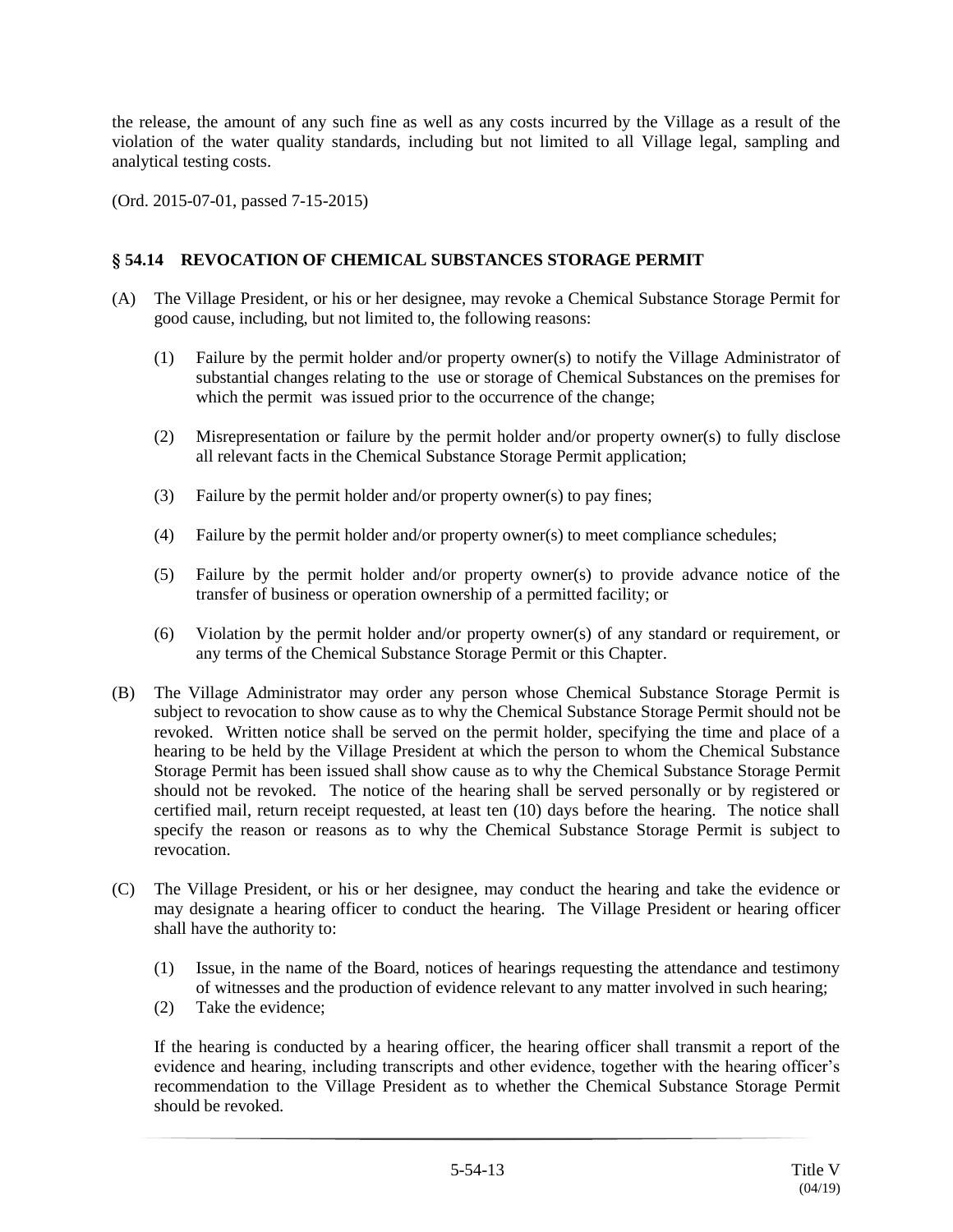- (D) At any hearing held pursuant to this Chapter, testimony taken must be under oath and recorded stenographically or by recording. The transcript of said hearing shall be made available to any member of the public or any party to the hearing upon payment of the usual copying charges therefor. The hearing shall be an informal hearing and the rules of evidence applicable in courts of law shall not be applicable.
- (E) After the Village President has reviewed the evidence, the Village President may issue an order to the offending person responsible for the violation of this Chapter directing either: that the Chemical Substance Storage Permit be revoked; or that following a specified time, the Chemical Substance Storage Permit shall be revoked, unless adequate progress towards compliance is accomplished; or direct the offending person to remove the Chemical Substances from the premises within a specified period of time; or that such other action as deemed necessary by the Village President to abate the improper Chemical Substance storage. Further orders and directives as are necessary may be issued.
- (F) Notwithstanding any other provision of this Chapter, the Village Administrator shall have the authority, after informal notice to the offending person, to immediately and effectively halt or prevent any release of Chemical Substances that reasonably appears to present an imminent danger to the Village's potable water supply or to the health, safety or welfare of the public. When the Village Administrator determines that such an emergency situation exists, he or she shall issue a verbal order (followed as soon thereafter as is reasonably possible by a written order) to the person responsible for creating the dangerous situation, stating the reason for the order and the actions which must be taken to eliminate the reason for the emergency situation. Methods of informal notice shall include, but not be limited to, any of the following: personal conversation between the responsible person and the Village Administrator, telephone calls, letters, hand-delivered messages or notices posted at the responsible person's premises.
- (G) Any person who has their Chemical Substance Storage Permit revoked pursuant to this Section 54.14 shall have the right to request to make a presentation to the Board of Trustees of the Village, at which time the person shall be given the opportunity to explain why their permit should not be revoked. Following the presentation, the Board of Trustees may reconsider, uphold, overrule, or alter the Village President's decision to revoke the Chemical Substance Storage Permit and make a final decision on such issue.

# **§ 54.15 FALSE INFORMATION OR STATEMENTS**

It shall be unlawful for any person to knowingly make any false statement or certification in any application, record, report, plan or other document required to be filed with the Village under this Chapter, including, but not limited to, the application for a Chemical Substance Storage Permit or in any document filed with the Village or required to be maintained pursuant to this Chapter.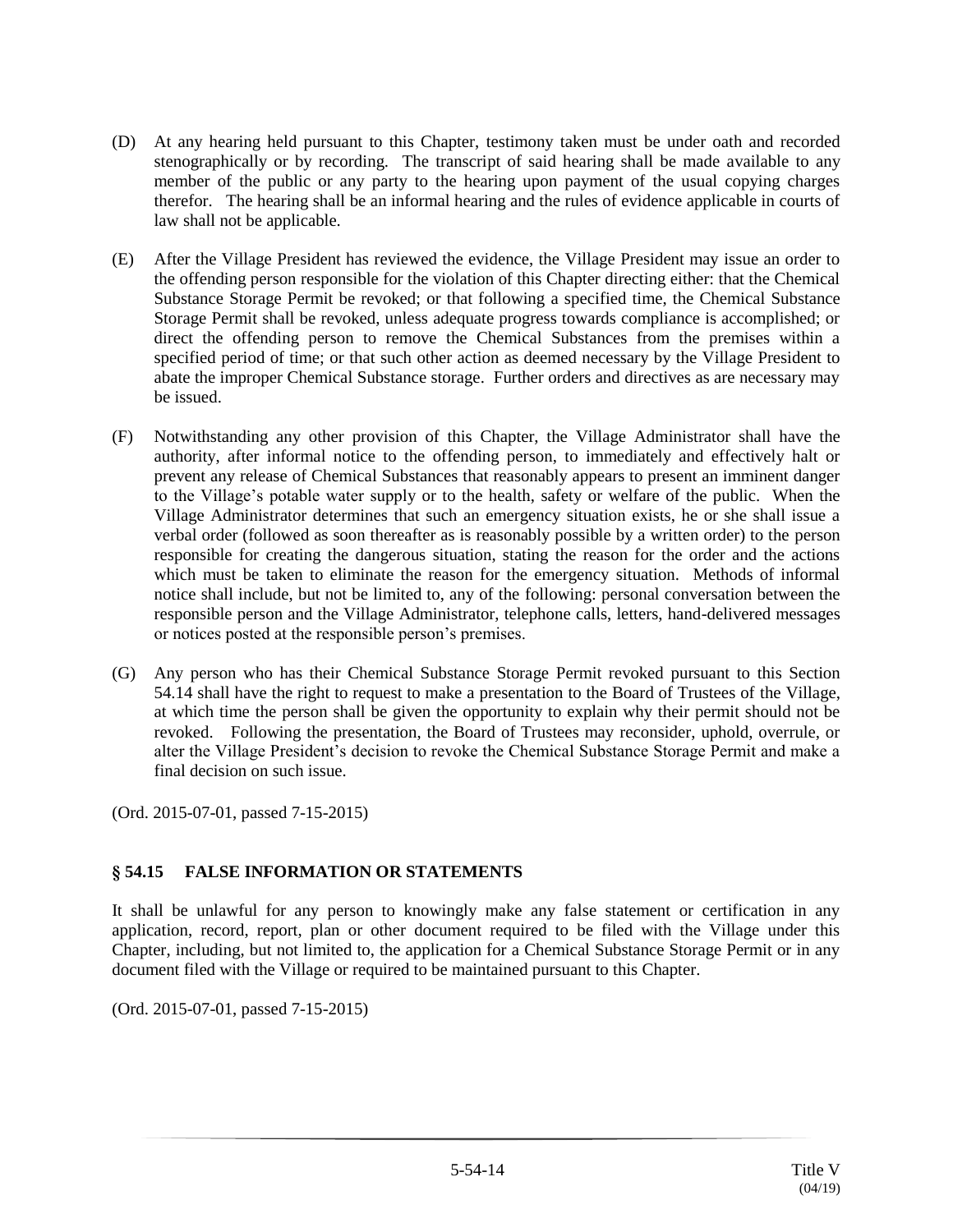## **§ 54.16 COAL TAR SEALANT PRODUCTS, USE AND/OR SALE PROHIBITED**

- (A) No person may knowingly cause or allow the sale at wholesale or retail of a coal tar sealant product within the Corporate Limits of the Village.
- (B) No person may knowingly cause or allow the application of a coal tar sealant product on any surface within the Corporate Limits of the Village, including but not limited to a permitted surface as defined in Chapter 72 of this Village Code or on any playground, sidewalk, bike trail, or roadway.
- (Ord. 2016-12-21-01, passed 12-21-2016; Amd. Ord. 2019-04-02, passed 04-17-2019)

#### **§ 54.17 ENFORCEMENT MEASURES**

- (A) If the violation has not been corrected pursuant to the requirements set forth in the notice of violation within ten (10) days of the date of such notice, then representatives of the Village are authorized to take any and all measures necessary to abate the violation and/or restore the property.
- (B) It shall be unlawful for any person, owner, agent, or person in possession of any premises to refuse to allow the government agency or designated contractor to enter upon the premises for the purposes set forth above.

(Ord. 2015-07-01, passed 7-15-2015)

### **§ 54.18 COST OF ABATEMENT OF THE VIOLATION**

- (A) The owner(s) and occupant(s) of the property will be notified of the cost of abatement, including administrative and remediation costs.
- (B) If the amount due is not paid within a timely manner as determined by the decision of the municipal authority, the charges shall become a special assessment against the property and shall constitute a lien on the property for the amount of the assessment.
- (C) Any person violating any of the provisions of this Section shall become liable to the Village by reason of the violation.
- (D) All amounts incurred for abatement shall be paid within forty-five (45) days after notice of such costs has been mailed via regular U.S. Mail, postage prepaid, to the owner(s).

(Ord. 2015-07-01, passed 7-15-2015)

#### **§ 54.19 INJUNCTIVE RELIEF**

- (A) It shall be unlawful for any person to violate any provision or fail to comply with any of the requirements of this Chapter.
- (B) If a person has violated or continues to violate the provisions of this Chapter, the Village may petition for a preliminary or permanent injunction restraining the person from activities which would create further violations or compelling the person to perform abatement or remediation of the violation.